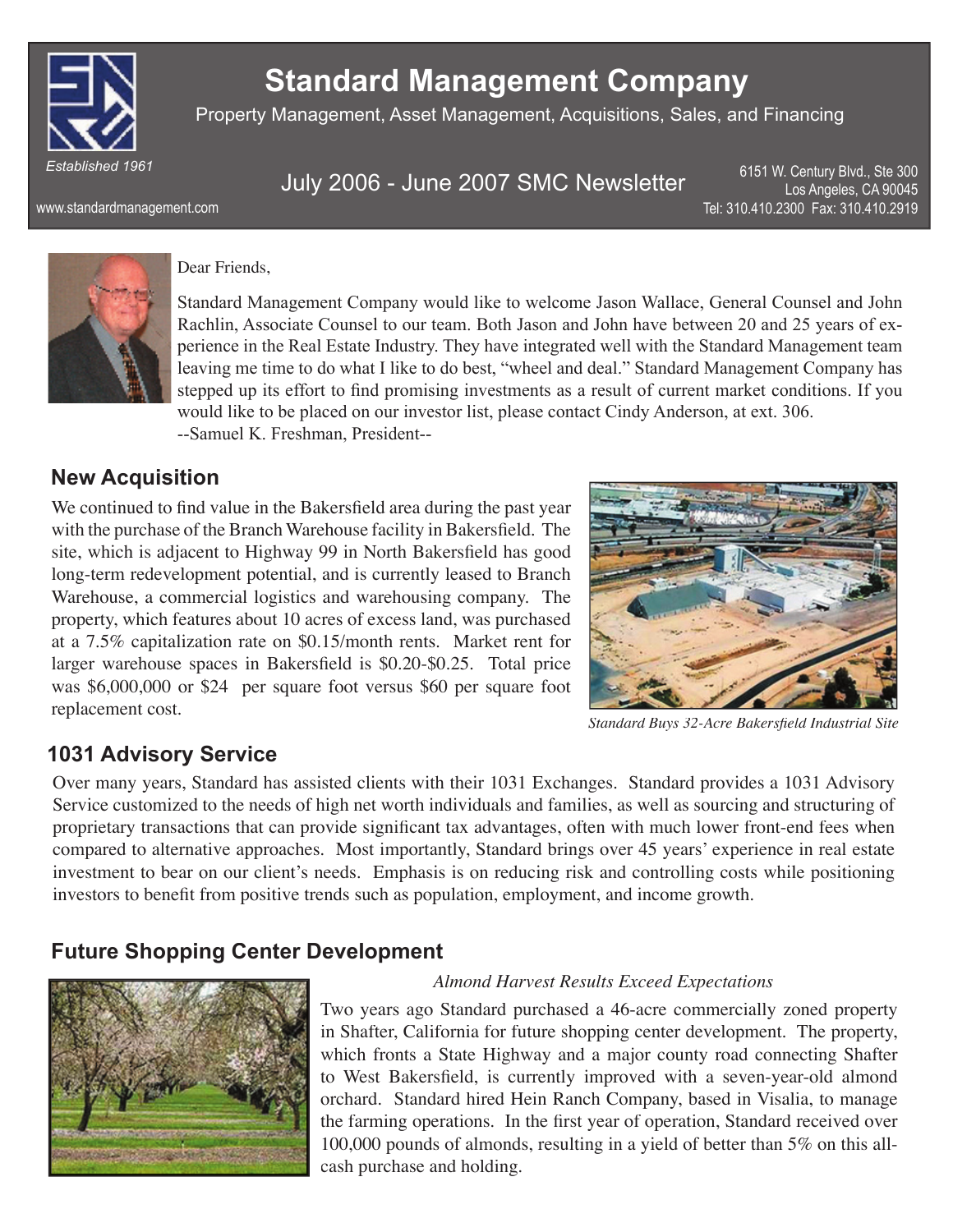# **Entitlement and Development**

Eighteen months ago our affiliate, Standard Capital, purchased a former fruit packing warehouse in Winters, California. Standard had determined that the City wanted this area redeveloped. In June 2007, after a series of Planning Commission and City Council meetings, and negotiation of a development agreement, Standard received full project entitlement for 24 townhomes, four affordable housing units, and nine professional office suites. Standard is eligible for City redevelopment funds and would build the project by using a local builder.

### **Asset Management**

#### *Standard Begins Turn-Around Apartments*

A Standard client had purchased a 120-unit apartment project in the Phoenix area as part of a 1031 Exchange. Although she had several million dollars invested, she was generating no cash flow. On our recomendation Standard Capital was hired to perform an evaluation of the property and, later, to become its asset manager. Standard hired a local IREM-certified Accredited Management Organization; the owner had been self-managing the property using the same on-site staff that worked for the prior owner. Most of this staff has been replaced and the property is using institutional-grade accounting systems with better cost controls. Working with the lender, Standard was able to access reserve funds the owner was not aware of to make substantial repairs that were needed, without



any out-of-pocket cost to the owner. In the coming months, we expect the property to generate enough cash flow to begin making distributions to the owner.

# **Lancaster Ohio, Shopping Center Development**

Lancaster Mobile Home Estates LLC has a vacant nine acre parcel in front of its 370-pad mobile home park in Lancaster, Ohio. A Wal Mart/Menards power center, and proposed major Target retailing center are all within one-half mile of the property. We are conducting feasibility studies to identify the maximum potential of the development. The property will accommodate up to five free-standing restaurant pads, or up to 70,000 SF of retail space. Annual investor distributions already exceed the original equity investment.

# **Las Vegas Apartment Occupancies**

Our Las Vegas, Nevada apartment portfolio continued to outperform the market during the first half of 2007. The 1,162 units averaged 96% physical occupancy compared to a 92% average reported by CB Richard Ellis for Class B properties in the Las Vegas metropolitan area. Our commitment to provide the highest level of resident satisfaction through on-going unit and property upgrades, and an eye to curb appeal, have contributed to this success.

# **Standard Increases Office Park Occupancy**

VTA Oklahoma City LLC retained the services of Standard Management in July 2005 to manage and lease the Shepherd Mall Office Park, a 710,000 SF facility in Oklahoma City, Oklahoma. Standard's efforts have increased occupancy from 84% to 93%, revitalized the exterior of the property with landscape, paint and lighting upgrades, and modernized and upgraded the interior to reflect the needs of the tenants and their employees. Cash flow from operations and value have shown a steady rise for the past two years.

### **Sanderson Plaza Grows**

At Sanderson Plaza, in Hemet, California Standard Management Company has developed parcels for the Social Security Administration and a Rite-Aid Drug Store. A 50,000 SF lease has recently been signed with LA Fitness, and construction has begun on their facility. Another parcel is going under contract to a national restaurant franchise, and the final parcel, capable of holding a  $6,000$  SF building, will finish the project.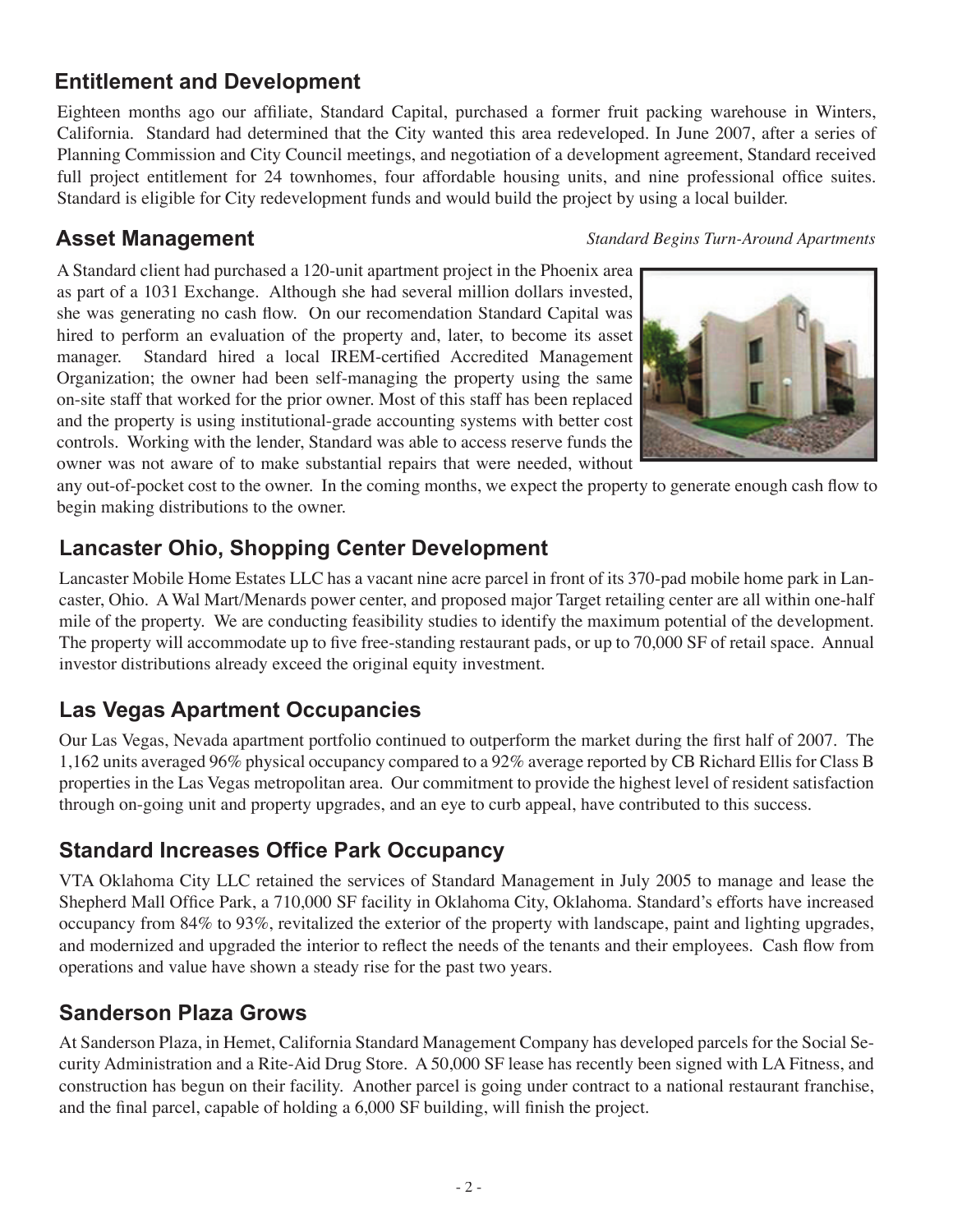## **Marketing The Shops At Lane Avenue**

CB Richard Ellis/Capital Markets in Chicago, IL has been retained to assist in marketing The Shops at Lane Avenue, an 180,000 SF upscale life-style shopping center located in Upper Arlington, Ohio, a suburb of Columbus. The recent repositioning of this long-held asset has attracted an eclectic mix of national retailers and restaurants, which have assisted in the enhancement of the value of the investment. In a "no price" listing, offers were solicited and received in excess of \$44 million against a present capital investment of \$22 million.

#### **Lakeside Restaurant Receives Rave Reviews**

The Bistro Provence, a French restaurant and recent addition to the Lakeside Shopping Center in Burbank, California has been showered with rave reviews for its cuisine and decor. The establishment has brought patrons to Lakeside for a delightful dining experience. The operator has experienced such success that he has decided to open an Italian restaurant, Lucas Trattoria, in another space at Lakeside.

# **Condo Conversions**

Standard is processing the conversion of a high-end luxury apartment building on the Westside of Los Angeles. The building which was acquired within the past 18 months has increased about 20% in value (\$12,000,000 original cost and \$15,000,000 current offer) and the equity has increased about 40%. The conversion will further dramatically increase the value of this property. This project joins a long stream of condo conversion experience including the mapping of several hundred units in Las Vegas within the past several years. Standard's first conversion was more than 20 years ago on a 100+ apartment project in West Hollywood, California.

### **Syndication Principles Receives 5 Stars**

Amazon.com has awarded 5 stars to "Principles of Real Estate Syndication" by Standard's President, Samuel K. Freshman. This new third edition brings his book up-to-date, which was originally published in 1971 with the last edition being 1973. The 1973 edition book has been selling on eBay for up to \$250.00. The current edition is available for \$69.95 plus sales tax of 8.25% and \$5.00 shipping, for a total cost of \$80.72 from the publisher at (310) 854-0705. It is also available at Amazon.com for about \$52.00, plus shipping. There are 13 reviews on the Amazon website, all of which rate the book 5 stars. For more information, visit www.Amazon.com or www.syndicationideas.com.

### **Freshman To Be Featured At Syndication Conference**

On Saturday, November 10, 2007, Mr. Freshman will be the principal speaker at a three-day syndication seminar sponsored by the Law Firm of Lerman  $&$  Lerman. Jeffrey Lerman, the senior managing partner of the firm, is a former general counsel for Standard Management Company. Mr. Freshman's presentation will feature the Basics of Syndication, and how it operates in a business environment with special emphasis on financial structuring and creative financing. For information on the November seminar, contact Jeffrey Lerman at jeff@lermanlaw.com.

Other upcoming speaking engagements will be in the Fall to the real estate students at Northridge University, a seminar for the members of the Marina del Rey Reality Board, a seminar at six different Keller Williams' offices on Syndication for Agents and Brokers, and a seminar in the Spring for YPO members. Mr. Freshman's speaking engagements over the past twelve months have included:

> Beverly Hills Bar Association | Real Estate Syndication Beverly Hills Forum | Real Estate – Way to Wealth British American Council | Real Estate – Way to Wealth Investors Escrow Syndication for Brokers Stanford Jewish Alumni | Real Estate – Way to Wealth UCLA | MBA Entrepreneurialship - Success Techniques University West Los Angeles | Real Estate Investment Opportunities USC | MBA Entrepreneurialship - Success Techniques